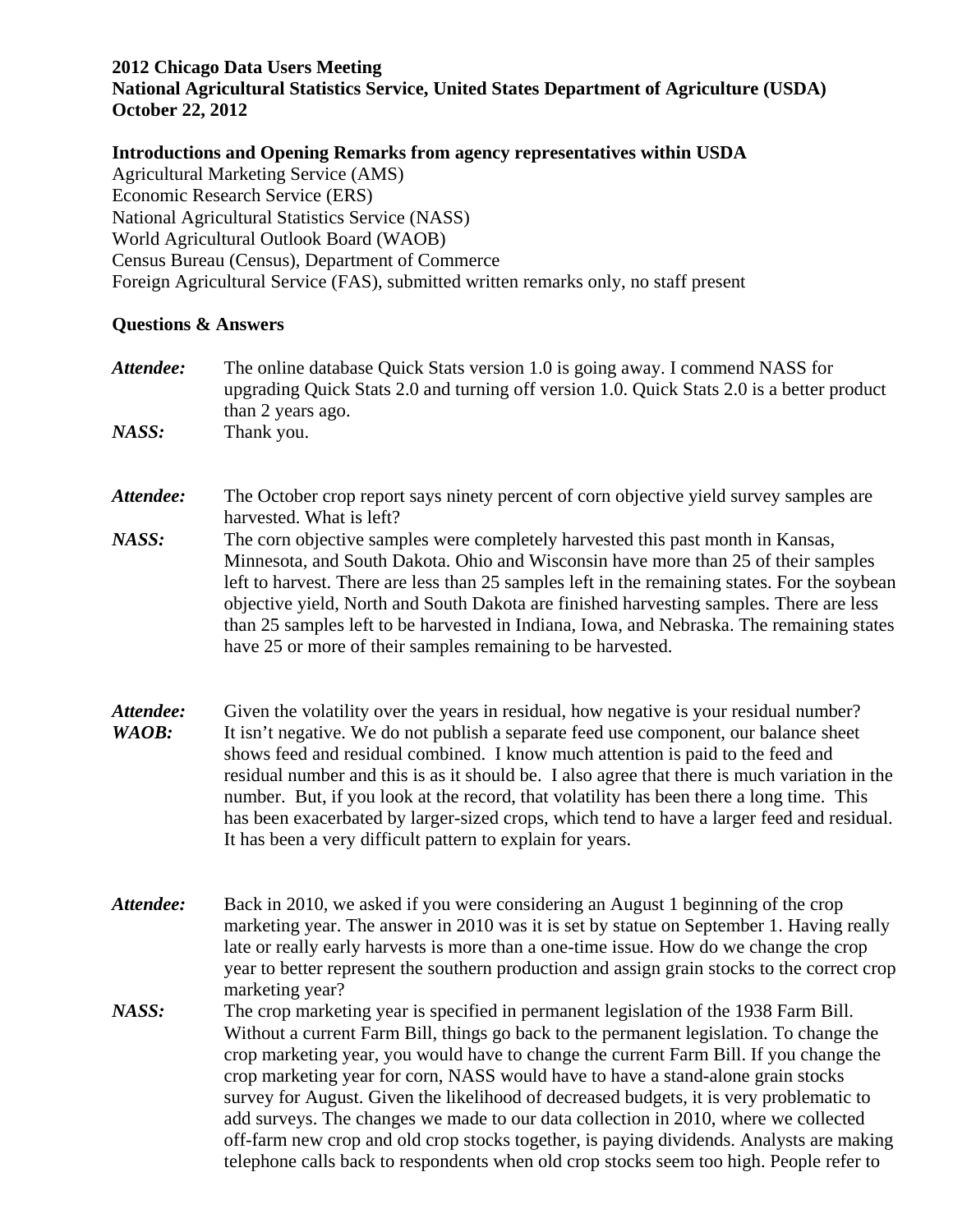the crop year definition changing in the mid-1980s, but it didn't change. What was done back then was NASS conducted an October 1 grain stocks survey and we just moved the survey to September. There was no need for increased funding.

- *Attendee:* With the timing of 22-hour trading by the CME Group, is it still a good idea to have reporters in the Lockup situation? Given latency of the USDA website, most people get the data first from Reuters or Bloomberg news services. We know Reuters distributes a private data source sooner to certain people. We don't know if they do that with Lockup stuff. Now when seconds count, does it still make sense to have reporters in Lockup? Thankfully before, if reports were released early, the market wasn't open. But now, data is coming out early. Does it still make sense to have reporters in Lockup? *NASS:* We believe reporters in Lockup do provide a service to get the information out as quickly as possible. We need to make sure everybody gets the data at the same time. We are always monitoring security and procedures. We'll continue to do that to ensure nobody gets information out before the specified time. The media does bring a broader distribution of our information. People say to us to "just give me what I want." The problem is we don't know what you want. In addition, everybody may want something different. In an ideal world, we envision a time when Quick Stats could be used to give you your own query and you could get the exact info you want immediately. It comes
- *Attendee:* I know you have different release procedures than for embargoed reports. But given the strange market reaction on the last World Agricultural Supply and Demand Estimates (WASDE) report, there was a lot of market chatter with the market taking off 12 seconds before the report came out. The fact the reporters are inside Lockup, causes a lot of people in the market to question if the data is released early.

down to what funding is available and the allocation of scarce resources.

- *Attendee:* There seems to be a lot of confusion of how this works for the press inside Lockup. I've been in Lockup. There is no chance of any communication before somebody at NASS flips the switch. Nothing goes early. From the point the switch is flipped on, our data goes to our private database. There is the chance that the high-speed trading firms can use our private database to do faster trades. Nobody communicates any earlier than 7:30 a.m. I looked at the tick trades from the last report. The first trade took place one second after 7:30 a.m. Nobody bought a contract before the release time.
- *Attendee:* I think the security measures are more than adequate and provide an absolute, complete firewall. And, I have full confidence there is no data being released early. I do think we have to address, from a standpoint of the media, traders, and USDA, that there is no incompatibility of letting reporters have access early in Lockup. They even have their own restroom and electronic monitoring of all devices. There is enough built in security measures and I have complete confidence. I know about the October report, but it is clear with high-frequent trading, that you can put orders in front of the report and these can execute very quickly now. I think this falls outside the purview of USDA on regulators and traders to monitor or control this. This is not a first time thing. Natural gas has had this happen too. Fundamental traders will not trade these reports in the future if it isn't addressed. The media have a place in this process to make sure the process is believed. USDA has to work on the latency of getting the data out and fix this so USDA doesn't

*NASS:* We specifically monitor all press staff activity during Lockup.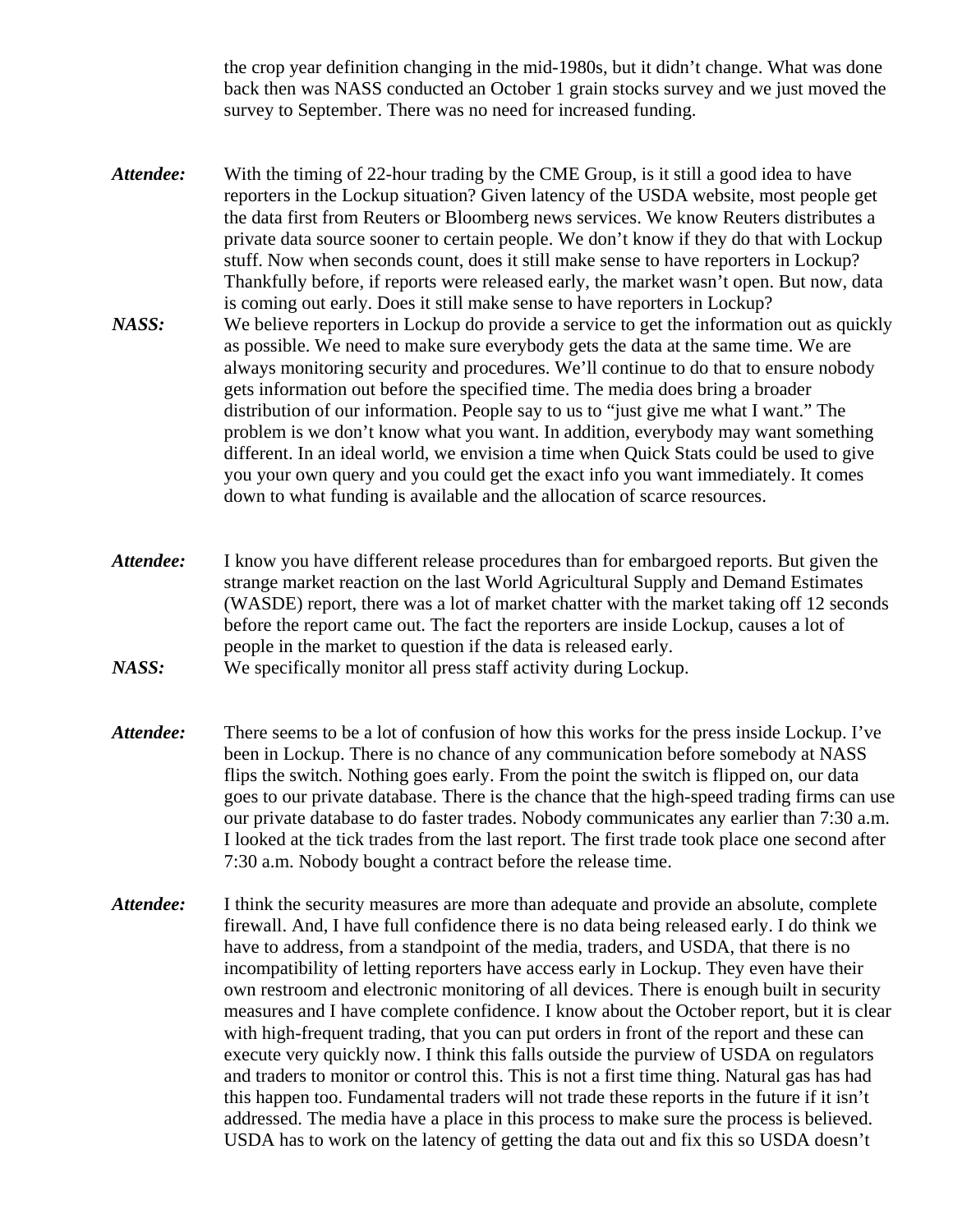have to rely on press agencies. Budgetary priorities are difficult, but we would prefer to access the data directly rather than through the press.

- *Attendee:* Was there any behind-the-scenes wrangling on selecting a noon release instead of 11:00 a.m.? We will only have three hours to trade after the report comes out and will be twiddling thumbs for several hours before the report. A 10:00 a.m. release would give us four hours to trade. There is now some talk of CME Group paring back on 22-hour trading. How did you arrive at noon and will this change in the future?
- *WAOB:* After the last Lockup, CME Group informed us that between 7:29 a.m. and 7:30 a.m. there was trading. CME asked if it was possible that we released our data early. I asked our computer specialist to show me the log that shows exactly when the report was transmitted by us and posted on USDA's Web site. The report was transmitted one second after 7:30 a.m. It took two seconds to post. It was posted at 7:30 and three to five seconds. I am very pleased because we've been achieving a posting speed of four to seven seconds routinely. The Department has been working with us to minimize the time it takes to post our reports and accommodate your needs.

With regard to the 12:00 noon release time, I'll provide a little history. In 1994, I became Chairman of the WAOB on the same day Secretary Mike Espy announced the 8:30 a.m. release time. To assure that market-sensitive information is held securely, we chose not to produce the report the day before and release it the following morning. Therefore, we asked analysts and support staff to begin working a "night shift." No one complained then or complains now and that has nothing to do with the decision to change to 12:00 noon.

It appears that markets are rapidly moving to 24-hour trading. This raises the question of when is the appropriate release time. This required public input. NASS issued a Federal Register notice asking for comments on this issue and received 147 responses. The responses were wide and varied. Releasing our reports at the time of greatest market liquidity was determined to be a high priority. Noon emerged as a reasonable time. WAOB has not received any complaints in response to the 12:00 announcement.

- *NASS:* The other issue to consider is equal access to the information and the west coast can now have access to the data during working hours. Will the time be changed? Probably not. NASS will take the lead in any review of the release time. That is why we went out to the data users. We sifted through those Federal Register responses and they are posted for the public to see. The 12:00 p.m. Eastern Time addresses most of the issues raised.
- Attendee: On corn inventory, the last quarterly grain stocks released on September 30 was 200 million bushels under the previous WASDE. Was that a function of the usual historic imprecision or is that a systematic change in new crop versus old crop?
- *WAOB*: It is tough to forecast ending stocks. It should be noted that any discrepancies or "errors" in the balance sheet are going to show up in that number. In absolute terms, the change you reference was big, but not big in percentage terms. And further, the early harvest complicates the issue. We have no reason to debate or doubt NASS numbers. Clearly, there will be an impact on stocks when new-crop bushels enter the market earlier than normal. In this instance, we know far more than normal bushels entered the trade early.

We did not expect a 200 million bushel discrepancy, but the numbers are what they are. We know an early harvest can impact the stocks estimate. We also know it takes about 2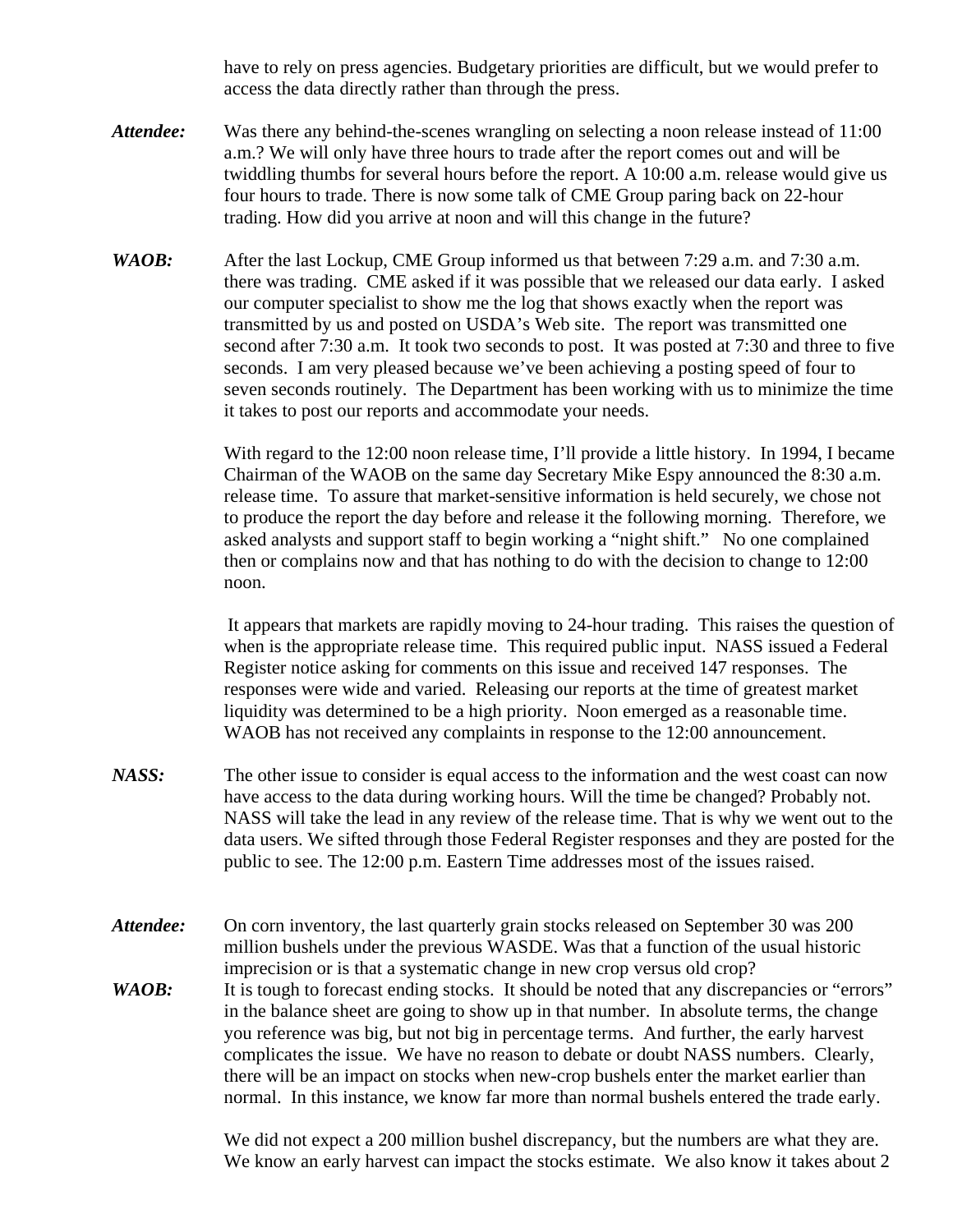years for the numbers to "wash out" in the process. We do have a model that we use as a guideline to estimate ending stocks. However, the numbers we work with have become so large that one standard error in the model represents approximately 250 million bushels. In this instance, the 200 million bushels discrepancy falls within the standard error. This is not to say we are satisfied with this result. We are not. We will continue seek an improved methodology.

- *NASS:* The WAOB has a very difficult job. Today, they are trying to forecast the ending stocks about a year from now. I think they do a pretty good job of trying to do that. The change in procedures NASS made is to split the new-crop and old-crop corn questions in all states. Previously, we asked respondents to only give us old-crop in northern states. In the south, we have always asked respondents to split the new-crop and old-crop out because their harvest is early. But, we saw changes in corn production and started asking the northern states to split it out. It is a bookkeeping change only as we've always tried to split out old-crop and new-crop stocks and followed-up with respondents if stocks looked too high. However, we've only recently asked for stocks numbers on both questions in the northern states.
- *Attendee:* On same topic, is there anything in the data for new crop inventories to help clarify what happened? *NASS:* First, on new crop corn, we do not collect the split from the farmers for both old and newstocks. We only ask for old-crop stocks. We ask if there were 2012 stocks included in the stocks reported. We ask them to remove it if there are. So, on the on-farm side, we do not have that value. Our purpose for asking for both old and new-crop stocks is to only get old crop stocks. We are not trying to estimate new crop stocks, we don't have any analysis to offer on your question.
- *Attendee:* On the soy complex, is there any discussion of bringing back soy ethyl or ethers on the balance sheet?
- *WAOB*: Yes, there is discussion and I think we'll be acting on that fairly soon.
- *Attendee:* Some of the questions at the Board of Trade, potentially the 198 million bushels of corn, is there an underestimate of the previous year's crop production, particularly since soybean stocks went higher and was revised up. I totally agree that with the surveys an extreme amount of effort to separate 2012 from 2011 crop was made. But, could a change in the size of the crop explain the difference?
- *NASS:* For corn, we looked back at the previous year's estimates. The data is easier to forecast and we didn't have any indication that there was a need to change acreage or production on corn. Soybeans were a different situation and we did have some indication that soybean acreage, yield or production needed to be different.
- *Attendee:* After old-crop and new-crop stocks, do we have an estimate of how many new-crop bushels replaced old-crop bushels?
- *NASS:* No. We use new-crop questions to only get to old-crop bushels. Usually in early September the majority of corn is on-farm and we only ask farmers to take out new-crop from their numbers.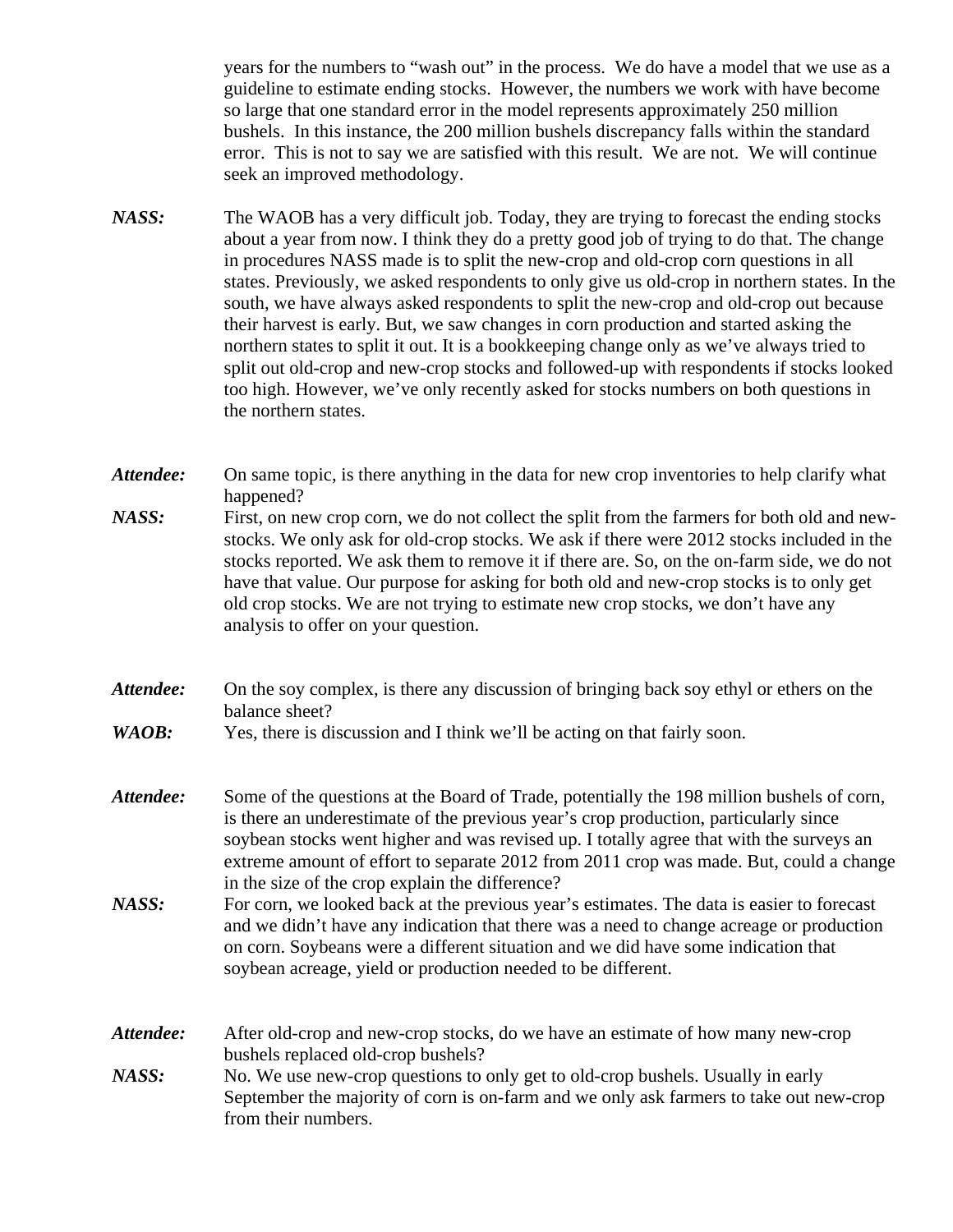- *Attendee:* Quick Stats version 1.0 works fabulously but version 2.0 is harder to get into. Will Quick Stats 1.0 continue?
- *NASS:* No. We have Quick Stats 2.0 and Quick Stats "Lite", which is a limited version of 2.0 with some of the same type of queries that were available in version 1.0. Version 1.0 is gone and will not be resurrected. If you need assistance in building a query, our staff will help you set one up for your needs.
- *Attendee:* I heard a lot of comments after the last report when the WASDE stated 1.2 billion bushels of corn were harvested before September 1. We would have been at zero carryout. Where does this number fit in?
- *WAOB:* The early harvest estimate is the product of estimated harvested acres shown in NASS crop regress reports multiplied by estimated yields. This gives us an approximation of how much new crop may have moved into various uses and possibly displaced old crop. Using this methodology, we calculated that 500 to700 million bushels of early harvested corn was available to the market more quickly than an average year.
- *Attendee:* How do you get Australia corn production? What is the procedure? Do you use the local government procedures?
- *WAOB:* We use various sources including FAS attaché reports, meteorological data, satellite imagery, and media reports. We also track ABARE's forecasts and may or may not adopt ABARE numbers depending on other indications.

In addition, we look closely at ABARE's forecasting track record. We compare ABARE forecasts with the end-of season "final estimates" they publish.

As an aside, we know Australia incorporates weather forecasts into their crop forecasts which is something we do not do except in very rare instances. Our practice is to evaluate the impact of weather to date of the forecast and assume "normal weather" from the forecast date forward. We do this because inaccurate weather forecasts potentially would magnify "errors" in our crop forecast.

- *Attendee:* From an international perspective, I'm sad to lose Quick Stats version 1.0. I am excited we will have trade statistics faster and FAS data. I'm concerned on FAS versus customs data. The FAS overseas offices are important to us and all of the USDA offices and data. The US compared to the rest of the world is amazing to outsiders. I just hope we don't lose any data or offices due to budget cuts.
- Attendee: For AMS, on mandatory pork reporting, how are you going to evaluate skinless bellies?
- *AMS:* Currently we report skin-on bellies and we'll prorate back to skinless. We'll report what the packers provide to us. If they produce a skinless belly, then we'll report skinless. We won't convert.

*Attendee:* Is there anything you are going to do to provide a ratio for previous years' on-skin data? *AMS:* We'll have to look at what the data looks like. If there is an easy way, we may do something, but I don't know at this time.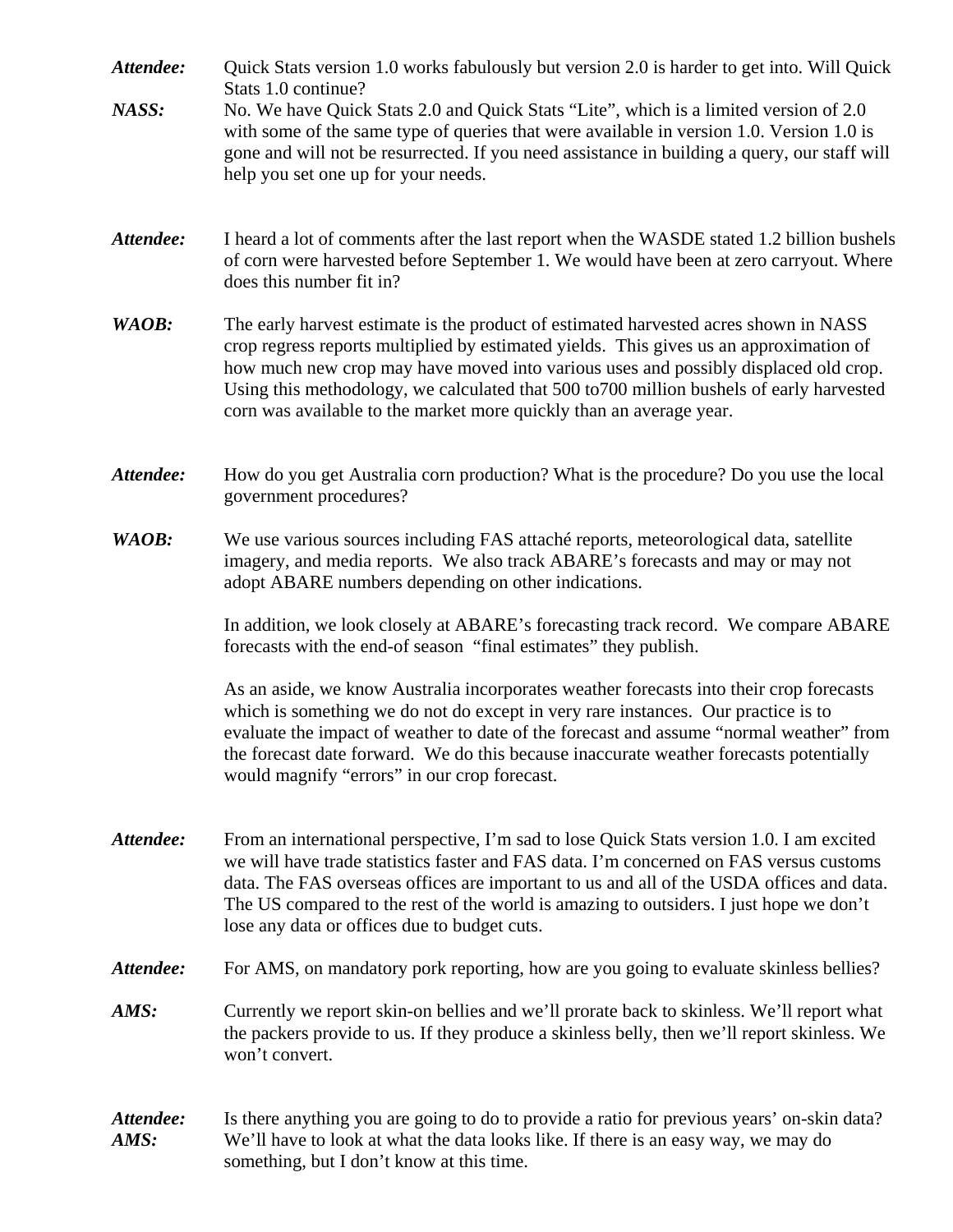- *Attendee:* I would like your opinion, as opposed to Stats Canada and ABARE, how comfortable are you with data coming out of China? Private numbers differ greatly with official estimates, Is there a cushion there?
- *WAOB*: This question comes up every year. For about 20 years now, we've engaged in significant information exchanges with China. And, our knowledge and analytical ability with respect to China has grown dramatically. We now have people on our staff who can speak and read Chinese.

As recently as the 1990s, China was reluctant to exchange information. However, in the mid-1990s Chinese officials came to USDA and asked NASS and WAOB for help as they planned their first complete agricultural census. In response, USDA shared analytical methodologies with China. In 1997, China completed its first complete agricultural census. Since the mid-1990s, our counterparts in China have shared information more freely and, as result, our information about China's agriculture has improved. I have no evidence that China is intentionally reporting misleading numbers. However, China's numbers may not be as accurate as we would like them to be. Having said that, and failing better information, we often adopt final estimates for most commodities published by China's National Bureau of Statistics. A large segment of the China's rural population is illiterate. This, of course, makes data collection more difficult.

- *Attendee:* Back to corn stocks, with the new questions on clarifying old-crop versus new-crop stocks, can you tell anything of what impact the questions have? Was there over or underestimation or bias?
- *NASS:* I think it is important to remember historically we've always asked this in the southern states. Did it have a huge impact in the northern states? I don't think it did. Even asking the questions the old way and clarifying, we tried to get only old stocks. We've always gone back to double check when stocks seemed larger and could have had new-crop stocks included. I don't really think it had that much difference.
- *Attendee:* We've had several fiascos with weekly import data from Canada and that mainly lies with APHIS. The current guy is moving on. What can you say about how this data will be handled in the future?
- *AMS:* There are plenty of people who can pick up after he leaves and handle the data. We are continually working to make sure the data is correct.
- *Attendee:* APHIS changes things but doesn't tell anybody and other agencies can't react quickly.
- *Attendee:* Export data on pork and Dried Distillers Grains (DDGs) are becoming more important all the time. We didn't have a huge test weight fiasco this year on corn, but when is the US going to measure in tons instead of bushels? I don't know of anybody that doesn't weigh grain when buying or selling. We still have to try to report bushels then there are questions every year about what test weights are?
- *NASS:* In the grain reports, we do have a metric table. I like metric, but can you get a farmer to report in their production in anything other than bushels? Can you get the Board of Trade to have contracts in anything other than bushels? It sounds easy, but it isn't. In our Objective Yield lab we weigh corn and soybeans and do make adjustments to the standard weights. Would it help to report test weight from our OY samples? The answer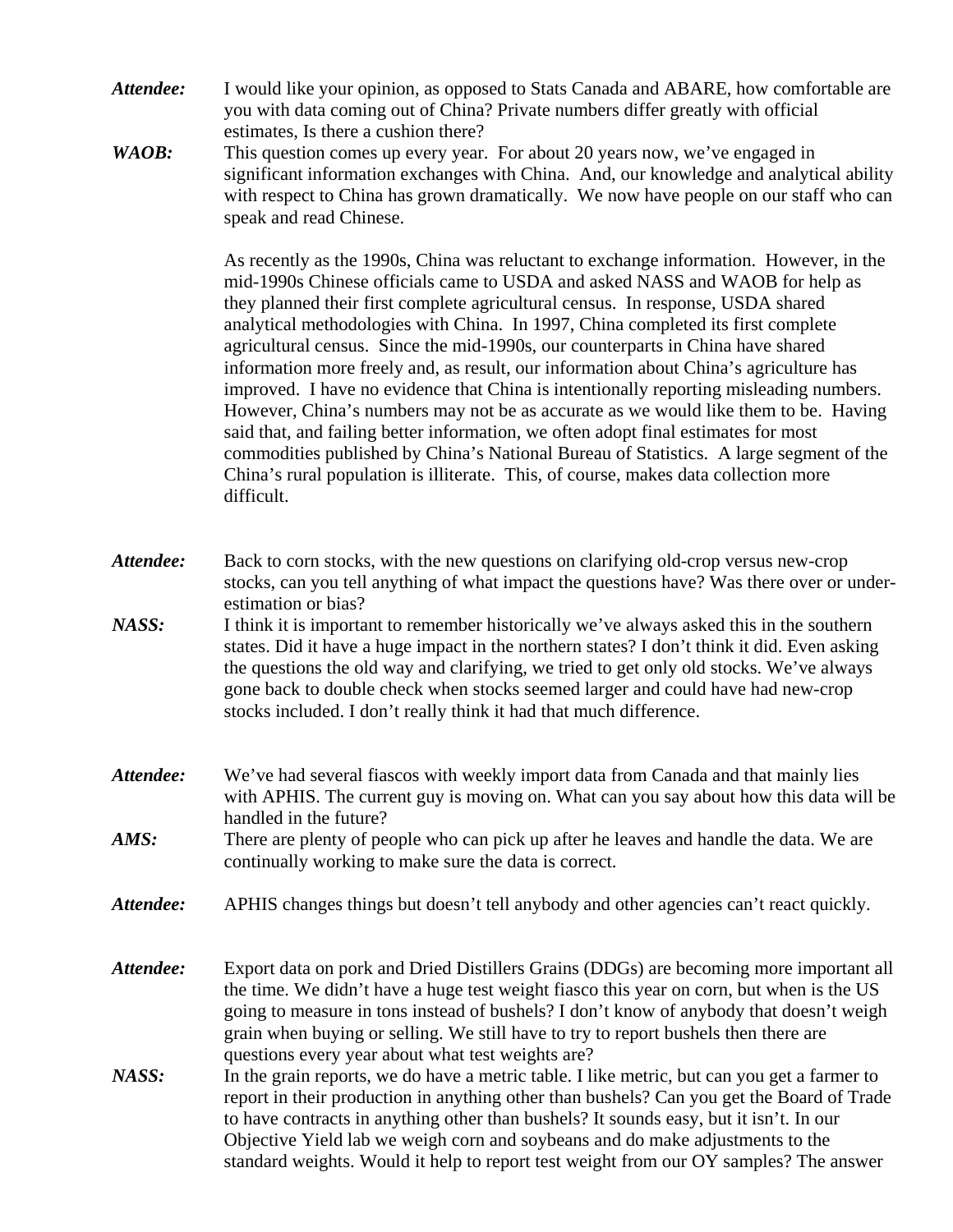is yes. We won't rush in, but we can look at doing something like that. We think about it all of the time.

- *Attendee:* In September, we had normal pod weights. In October, we went to record high pod weights. How did this happen in a drought year?
- *NASS:* Soybeans are very difficult to estimate. They have a mind of their own and if they get in, they can grow more. Until September, we don't have lab data. What we work off of is the 5-year average pod weight. From the farmers' interview survey we get their opinion of yield. From the Objective Yield survey, we get a plant count and a pod count. You only get weight when we send something to the lab. We look at the data all at one time. The farmer survey told us one thing but the Objective Yield pod weights were saying something different.
- *Attendee:* Last summer, I would have liked to have had pod count data for soybeans for 1988. That would have helped a lot with where your yield came from. Would you ever consider releasing some of the old pod count and ear count data going back to the 1970s for individual states? We had a drought to compare with 1988, but we don't have the old data. When we dig into the details of the old data, I have anecdotal memory. Would you ever consider releasing on an index basis for corn and soybeans?
- *NASS:* With pod count and ear counts, it all depends what we have in the databases. Some of that data was before personal computers. I don't know exactly what we have. If people request this data, we've sent an excel spreadsheet to them. It would be kind of neat to put a book together. It is a possibility. For harvest loss, we would consider it but don't know if we would do it. Several years ago we published a one-time flyer with some historic Objective Yield information for corn, soybeans and wheat. Part of the reason we went back to 1995 is that was far back as we had information.
- *Attendee:* Since last August, the Census Bureau has had requests for green statistics, so they dropped wheat grind and soybean crush. Is there any enthusiasm to pick this back up? What can we do to try to organize or get this data restarted again? Particularly in the corn processing area?
- *NASS:* NASS is willing to do more, but it is all about resources. We have discussed this with ERS and the Office of the Chief Economist at USDA. It is a work in progress. However, I can't lobby for more money. But, if it is something you absolutely need, you folks have to make it known.
- Attendee: How much does this cost? *NASS:* You can get that from the Census Bureau. The WAOB and NASS have talked about some of the benefits of the Current Industrial Reports from the Census Bureau. These are important. If these reports came to USDA, we could tailor the report and maybe do more with the ethanol complex. If USDA had the authority to do the reports, we could do some things.
- *Attendee:* Now the Energy Information Agency (EIA) is giving us weekly ethanol production. What about asking EIA to ask how many bushels are used or yields of the crop so WAOB can do a better job?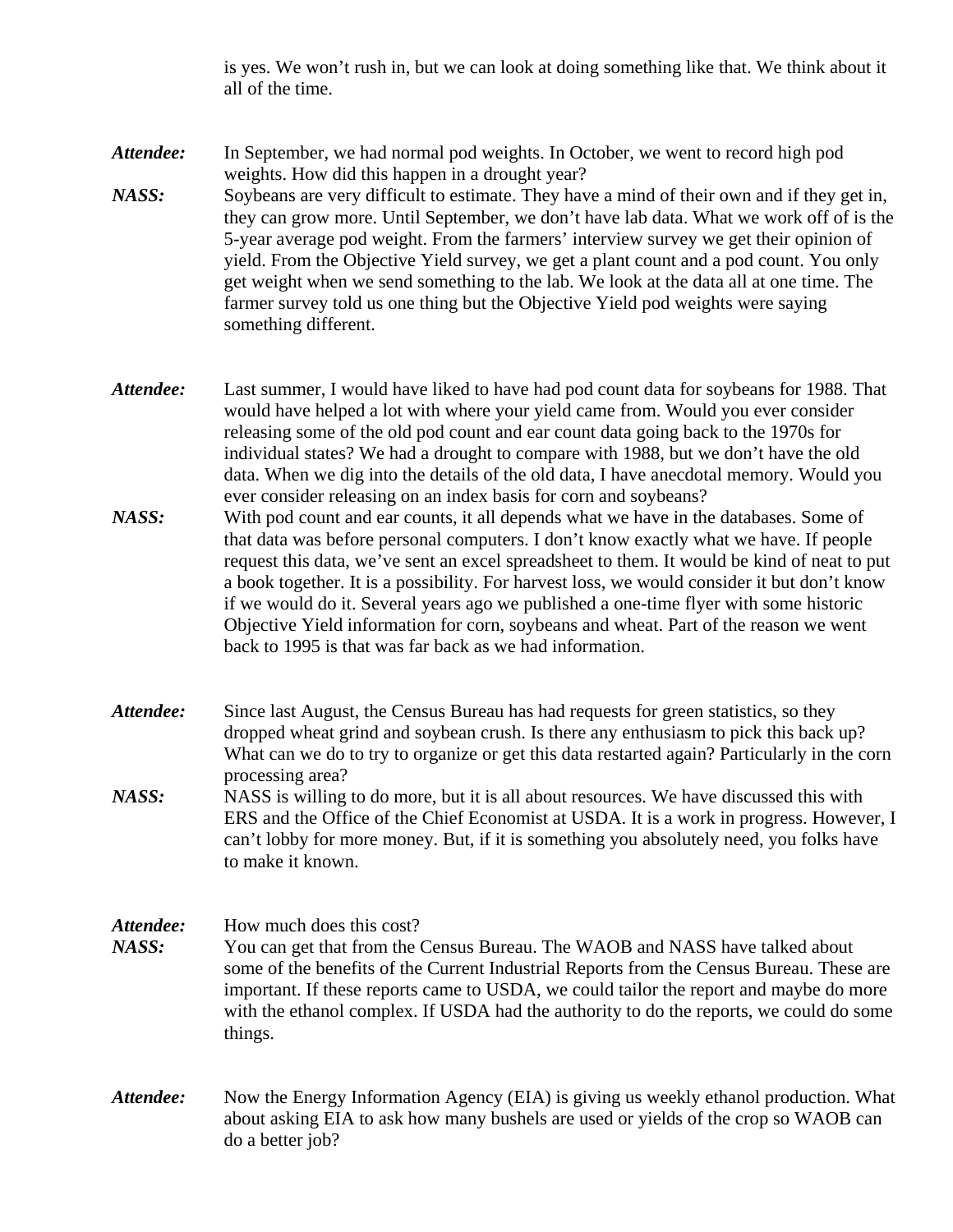| NASS:              | I asked EIA this question a few years ago. There were a lot of things we could do. At that<br>time, EIA didn't show an interest. If the Current Industrial Reports came to USDA, there<br>could be some negotiation to get the information all at the same time. How much grain<br>did you purchase in a time period? How much did you grind? How many DDGs did you<br>produce? If this report was at the USDA, we could do some of this.                                                                                                                                                                                                                                                                                                                                                                                             |
|--------------------|---------------------------------------------------------------------------------------------------------------------------------------------------------------------------------------------------------------------------------------------------------------------------------------------------------------------------------------------------------------------------------------------------------------------------------------------------------------------------------------------------------------------------------------------------------------------------------------------------------------------------------------------------------------------------------------------------------------------------------------------------------------------------------------------------------------------------------------|
| Attendee:<br>WAOB: | With current statutes, EIA could do this.<br>Government agencies cannot ask questions without authorizing legislation.                                                                                                                                                                                                                                                                                                                                                                                                                                                                                                                                                                                                                                                                                                                |
| Attendee:<br>WAOB: | On Brazilian and Argentina data, are you getting more comfortable with their data?<br>In general, we are comfortable with the data Brazil publishes but, like all foreign data, we<br>may or may not agree with it depending on the timing of the release and/or our<br>independent assessment. We've traveled to Brazil on a number of occasions and<br>exchanged analytical methods with our counterparts. Brazil has implemented a<br>publication schedule regarding crop prospects which we have found to be helpful. We<br>also track Brazil's state agency crop reports for consistency with national level numbers.<br>We are not as comfortable with the data reported by Argentina.                                                                                                                                          |
| Attendee:          | I hear a common theme of "if we had more money". How come you aren't getting any of<br>it?                                                                                                                                                                                                                                                                                                                                                                                                                                                                                                                                                                                                                                                                                                                                            |
| NASS:              | NASS and other agencies are limited by what we can and cannot say in public. We do not<br>comment on budget issues nor can we ask for more money to do a certain project.<br>However, you only need look at news headlines to see the budgetary climate facing the<br>US.                                                                                                                                                                                                                                                                                                                                                                                                                                                                                                                                                             |
| Attendee:          | Can you take us through the late-season procedures for harvested acres? We've heard<br>hundreds of reports and from OCE saying USDA is having tremendous difficulty in<br>determining harvested acres. It doesn't seem the number we have at the moment is where<br>we need to be?                                                                                                                                                                                                                                                                                                                                                                                                                                                                                                                                                    |
| NASS:              | We've asked throughout the growing season about harvested acres, compared to planted<br>acres. Based on information from the producers, the data hasn't shown larger than normal<br>abandonment. The in-season surveys are yield surveys and are designed to get yield only,<br>not harvested acres. In December, the survey is designed to get acreage, yield and<br>production. Were we surprised there wasn't as much abandonment? Yes.                                                                                                                                                                                                                                                                                                                                                                                            |
| Attendee:          | Is there intra-season discussion with crop adjustors or the Risk Management Agency<br>(RMA)? There have been thousands of reports of acres zeroed-out.                                                                                                                                                                                                                                                                                                                                                                                                                                                                                                                                                                                                                                                                                |
| NASS:              | First, the acreage estimates we put out are the best estimates based on the information we<br>have, the same with yield forecasts. We don't do any playing around to adjust for what<br>we think may happen. Second, we don't get any information from crop insurance this<br>early in the season. They operate on a different timeline than you might think. When we<br>can get the info, we do look at abandonment. The same goes with Farm Service Agency<br>(FSA) data. We look at their failed acres, but there really is no incentive for farmers to<br>report their failed acres to FSA. It isn't a big factor at the state level in the season. It can<br>be helpful for county estimates at the end of the year. There is the issue of corn cut for<br>silage as well. We don't estimate silage until the end of the season. |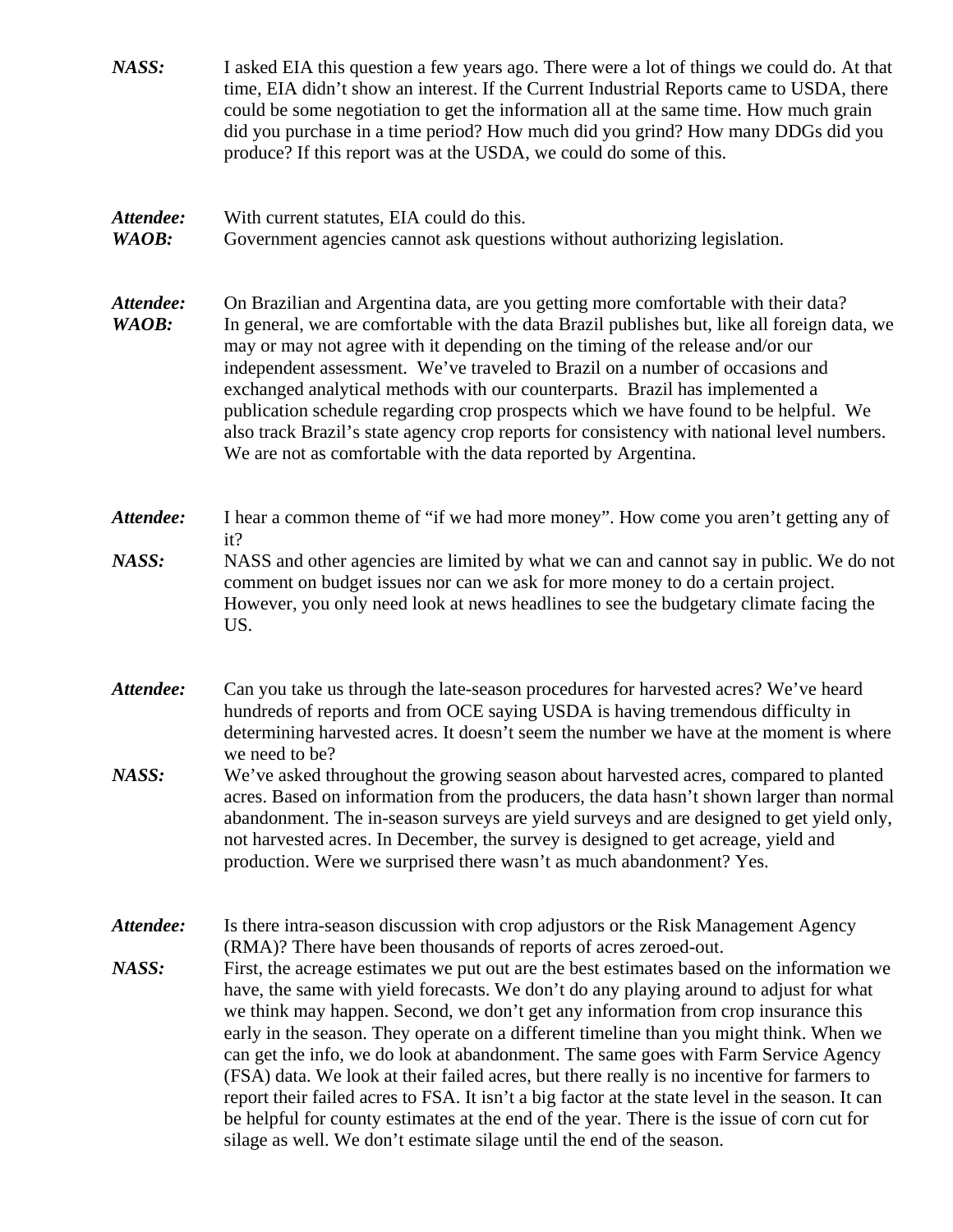| Attendee:<br>AMS:  | I think it is a serious issue, every year I hear about budgets being tight. I'm from Canada<br>and I don't see the constitution protecting high-frequency trading. Maybe you should<br>charge for this valuable data. Is there any for-fee basis reports being considered? It would<br>be sad to see data being cut when they have value?<br>We are operating under the Ag Marketing Act for 1946 and we are not allowed to charge<br>for anything.                                                                                                                                                                                                                                                                                                                                                                                                                                                                                                                            |
|--------------------|--------------------------------------------------------------------------------------------------------------------------------------------------------------------------------------------------------------------------------------------------------------------------------------------------------------------------------------------------------------------------------------------------------------------------------------------------------------------------------------------------------------------------------------------------------------------------------------------------------------------------------------------------------------------------------------------------------------------------------------------------------------------------------------------------------------------------------------------------------------------------------------------------------------------------------------------------------------------------------|
| NASS:              | NASS collects data from farmers. Who is the user of the information? Farmers use the<br>data. When you start charging for reports, I don't know where our response rates would<br>go? Canada started charging for their reports and their response from farmers went away.<br>The Canadian farmers came to the US and asked NASS for a joint report so they didn't<br>have to pay Canada.                                                                                                                                                                                                                                                                                                                                                                                                                                                                                                                                                                                      |
| WAOB:              | In the current budget environment, every government agency is considered discretionary.<br>The truth of the matter is the outlook is guarded regardless of which party wins. When<br>we think about adding reports, we have to think about dropping something else.                                                                                                                                                                                                                                                                                                                                                                                                                                                                                                                                                                                                                                                                                                            |
| Attendee:<br>NASS: | On the DDG export sales, when does this start?<br>The Foreign Agricultural Service does this report and they are not here due to budget<br>cuts.                                                                                                                                                                                                                                                                                                                                                                                                                                                                                                                                                                                                                                                                                                                                                                                                                               |
| Attendee:<br>WAOB: | What's next year's trend yield in corn?<br>Last year we published 166 bushels per acre, 2 bushels above the trend value of 164<br>bu/ac. We have been asked several times to explain why. At the time, moisture was<br>generally good and planting was proceeding at a rapid pace. Normally, this has a positive<br>impact on yields. With respect to 2013, we are working with ERS to improve our yield<br>forecast models. It's too early to comment on 2013.                                                                                                                                                                                                                                                                                                                                                                                                                                                                                                                |
| Attendee:<br>WAOB: | In reality, taking out years isn't the issue. But if you include all years you get 157 bushels<br>per acre. That is still a high yield.<br>The statisticians in this room understand that the starting year and ending year of a time<br>series have a large impact on a forecast. This is especially true if either or both are<br>outliers. In our view, anomalous years must be dealt with in trend analysis models. The<br>starting and ending years of a trend model must be carefully chosen to avoid excessive<br>bias, one way or the other.                                                                                                                                                                                                                                                                                                                                                                                                                           |
| Attendee:<br>NASS: | On the budget, there are a lot of private companies that could step in to fill industry<br>needs. But they don't have the ability the government has to ask questions or require<br>mandatory reporting. If they keep cutting your budgets, how do we get around this since<br>you provide such a good service?<br>In reality, it is mandatory for farmers to report on the Census of Agriculture. All of the<br>production surveys are voluntary. If you push farmers with mandatory reporting, you'll<br>have a difficult time. When NASS does data collection, it is voluntary. We in this room<br>plus all of your colleagues outside this room are relying on farmers to answer our<br>questions. If those farmers do not believe there is value in what we do, then they don't<br>report. If the producers don't report, that is a problem for all of us. That voice of a need<br>for information needs to come from data users to the producers. We had farmers talking |